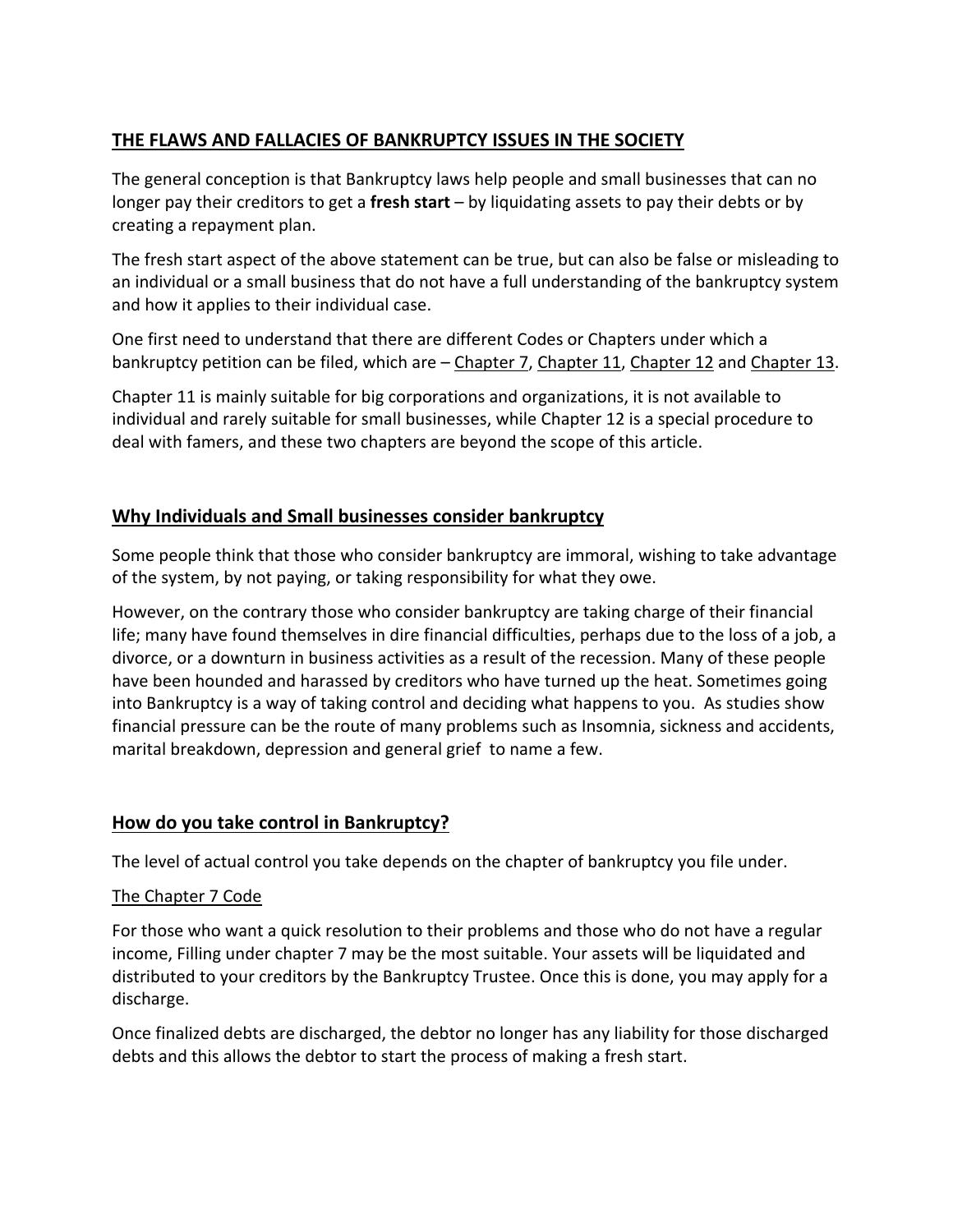### The Flaws of Chapter 7

- $\triangleright$  A discharge is only available to individual debtors, not to partnerships or corporations.
- $\triangleright$  Although filling under chapter 7 usually results in the discharge of debts, the right to a discharge is not absolute.
- $\triangleright$  Some types of debts are not discharged and thus continue to exist post-bankruptcy.
- $\triangleright$  A bankruptcy discharge does not extinguish a lien on properties; hence secure creditors may cease goods even after a discharge.
- $\triangleright$  A party in interest may file a complaint objecting to the discharge or may file a motion to extend the time to object. The good news however is that the grounds for denying an individual debtor a discharge are narrow and construed to the advantage of the debtor

#### The Chapter 13 Code

For individuals who have a regular income and especially small businesses who wish to continue in business while dealing with their debt in bankruptcy, this is perhaps the most appropriate chapter to file under.

This is an Individual Debt Adjustment plan which allows an individual develop and propose a payment plan to make installments to creditors over three to five years depending on the level of the debtor's monthly income. During this period the creditors are forbidden from starting or continuing collection efforts.

#### Advantages of Chapter 13

.

.

- 1. The most noteworthy advantage of chapter 13 is that it affords individuals an opportunity to save their homes from foreclosure and cure delinquent mortgage payments over time, though all mortgage payments that are due during the existence of the Chapter 13 plan must be paid on time i.e. as they fall due.
- 2. Chapter 13 allows individuals to reschedule other secured debts and thus allows for payment over the life of the chapter 13 plan, the effect of which may be to extend the term of the debt and lower the monthly payment. It is a kind of "time order".
- 3. Chapter 13 may protect co-signatories or guarantors on Consumer debts.
- 4. The Bankruptcy trustee manages the plan and the payment with the creditors; hence the debtor is relieved by having no direct contact with creditors.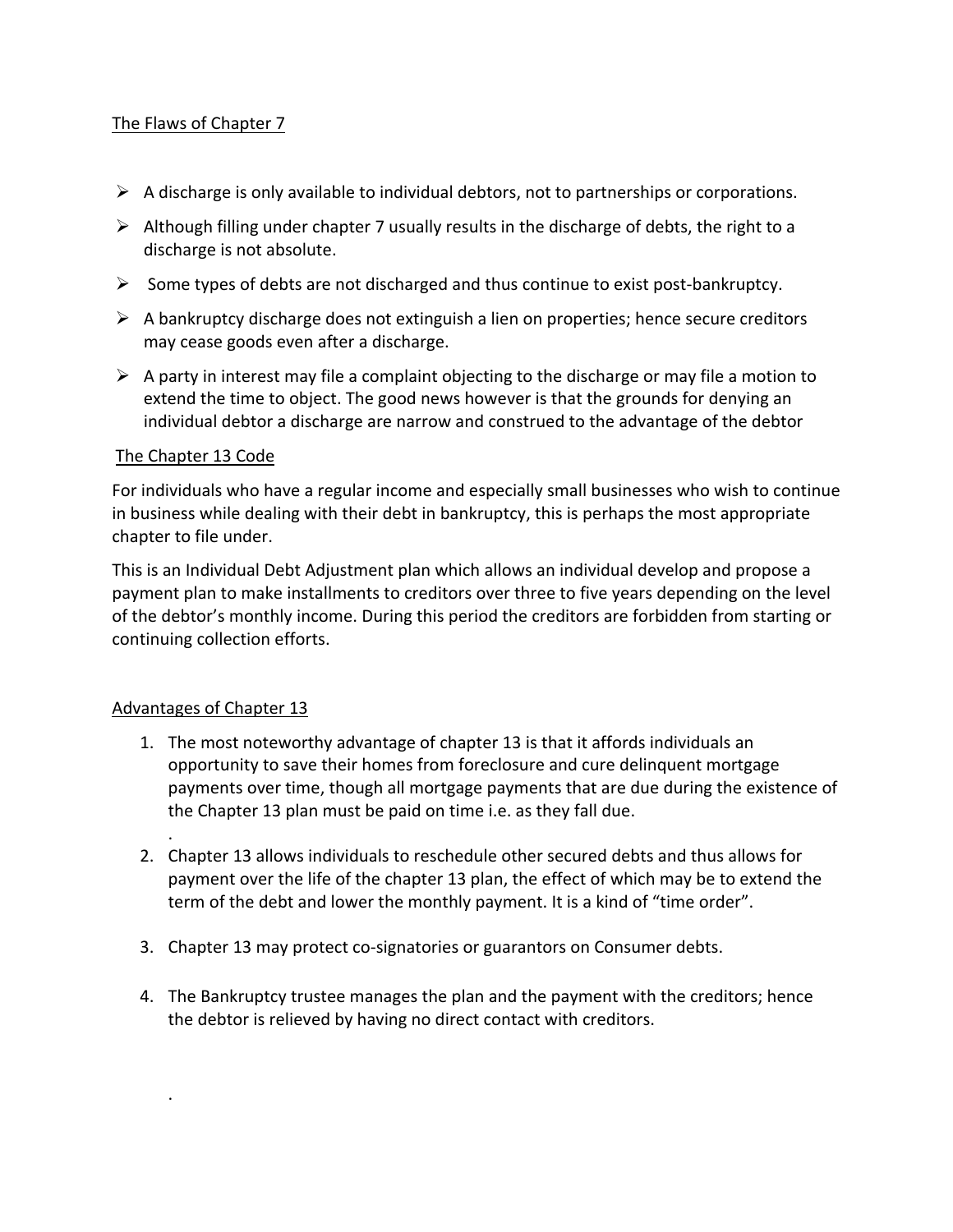### The Flaws of Chapter 13

- $\triangleright$  There is a commitment period of three to five years in which the debtor must maintain the plan.
- $\triangleright$  The plan must pay priority claims in full unless a particular priority creditor agrees to different treatment or unless the debtor contributes all disposable income to the plan.
- $\triangleright$  If a debtor wants to keep the collateral securing a particular claim, the plan must provide that the holder of the secured claim receive at least the value of the collateral.
- $\triangleright$  For secured claims, the debtor may need to pay the full value of the loan as opposed to the value of the collateral which may be less due to depreciation.
- $\triangleright$  A creditor may object or threaten to object to a plan, this threat may compromise the ability to comply with the plan.

# **The fresh Start notion**

Many people mistakenly believe that Bankruptcy wipes the slate clean by giving them a fresh start of their credit life; however this is not the case.

The fresh start that bankruptcy offers is a discharge or release from the liability to pay some debts. For those debts that are discharged the creditors may no longer initiate or continue any legal or collection action for the discharged obligations. Bankruptcy does not however, remove reference to this debt from your credit file.

As a general rule, the discharge simply releases the debtor from all debts provided for or disallowed in a chapter 13 plan or for all creditors settled by the liquidated assets in a Charter 7 code (note that some special debt will survive the bankruptcy e.g. child support or Alimony)

The Bankruptcy will continue to appear on your credit file for 6 to 10years and will affect your ability to get credit or you may be offered credit at a higher interest rate.

You will need to rebuild your credit life.

## **Fallacies and myths about bankruptcy**

Contrary to popular belief:

- (1) It is inaccurate to state that Bankruptcy ruined a person's credit. The credit was already ruined by the financially difficulties faced by that individual prior to undergoing bankruptcy proceedings. Many would have had arrears and or judgments before considering bankruptcy.
- (2) Though Individual bankruptcies are of public records, they are not generally made public in the United States by newspaper advertisement; which are a requirement for some